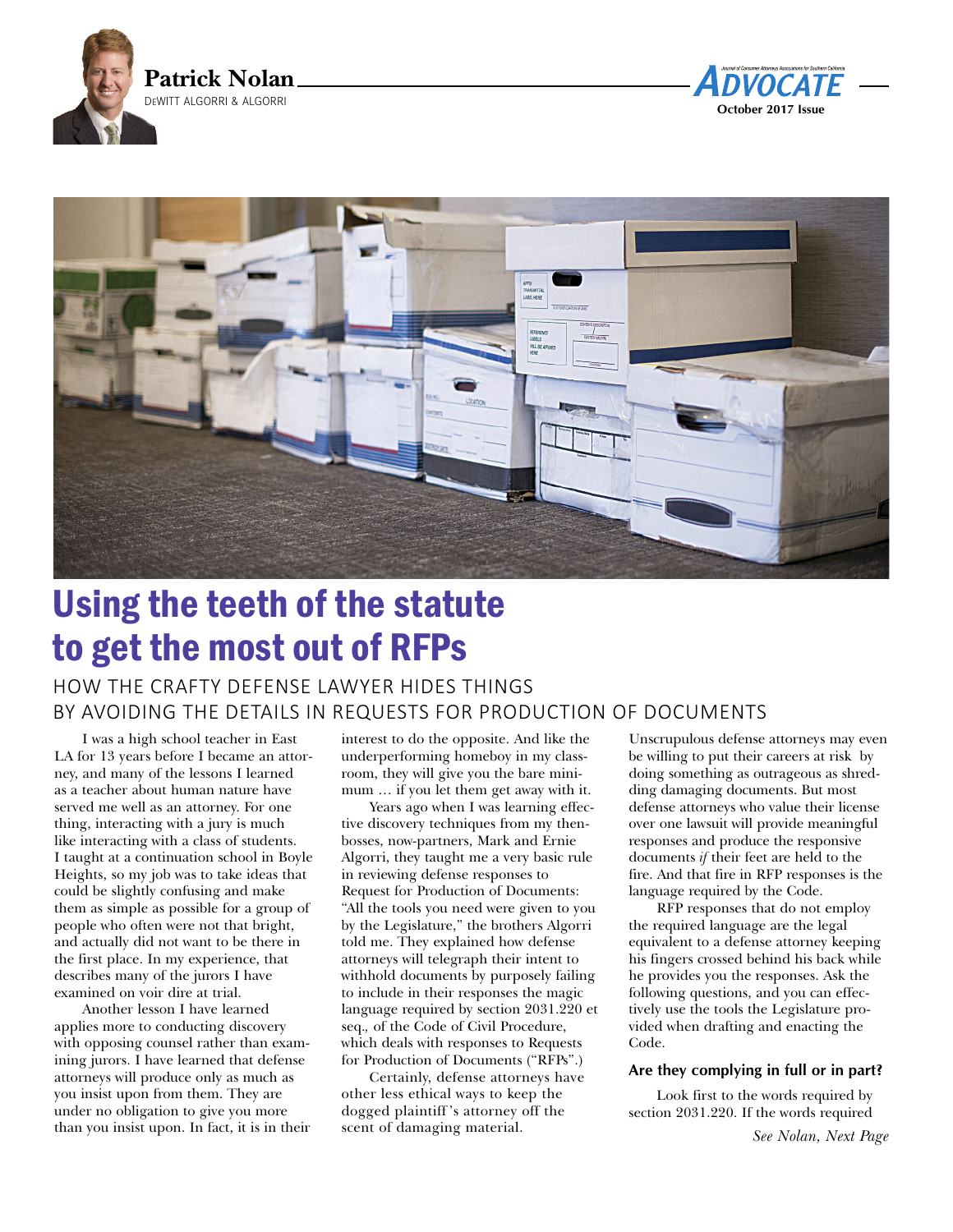

by this section are not in the defendant's responses, you immediately know whether defense is giving you everything you requested or not. Why? Because *it literally requires them to tell you if they are giving you everything you requested or not.* Section 2031.220 states that the responding party must tell you whether your inspection "will be allowed in whole or in part." It requires them to tell you "that all the documents that are in the possession, custody, or control of that party and to which no objection is being made will be included in the production." If you do not get those magic words – that '*all* the documents in their custody or control are included' – you know they are holding out on something.

However, the crafty defense lawyer will instead attempt to distract you from what you seek by instead saying something deceptively satiating like: "Responding party complies with this request by producing Exhibits A, B and C." But do you see what they just did there? They did not say they were complying *in full*. And they did not say they were producing *all* the documents in their custody and control.

If you are tearing through the defendant's discovery responses to see if they gave you what you asked for, it is easy to be fooled by the illusionist's misdirection. You immediately start flipping to the exhibits to see what presents are under the tree. But without the language required by the Code, the gifts are usually socks and underwear rather than those shiny incriminating incident reports and witness statements you had been hoping for.

Obviously, you now have to write a meet-and-confer letter to the defense in order to get the required language. Writing a letter demanding that defense put specific words in their responses can make you seem a little bit like Rain Man demanding his favorite K-Mart clothes. But keep in mind, 90 percent of the time that they fail to use the language, they know what they are doing and have done it intentionally. Nonetheless, just like when I was cajoling gangsters to participate in a classroom exercise, honey tends to elicit more cooperation than vinegar. Sure I had their probation officers'

phone numbers on speed dial, in the same way that we can all get tough and file motions to compel. But of course that brings everything to a screeching halt until the authorities arrive.

So I try to keep my meet-and-confer letters civil and good-natured. Keep in mind, everything you write could end up being read by the judge on your case. So write with your judge in mind as much as opposing counsel. In my meet-and-confer letters, I blame my need for Codecompliant language not on any distrust in their responses (heaven forbid!), but instead on my own (feigned) obsessive/ compulsive disorder driven by my Rain Man-esque compulsion with the Code of Civil Procedure. Or like Tom Cruise's character asking Jack Nicholson for a copy of Santiago's transfer order in *A Few Good Men*, I ask defense to "just throw in that required language for the file" and we can move on to bigger issues. Funny how I usually receive further responses with the magic language … and more exhibits attached.

### **Statement of inability to comply … is not enough**

On the other hand, if the defense attorney chooses not to give you anything, she will say something like "Responding party is unable to comply with this request because no responsive documents are in their custody or control." Again, this language sounds like the official end of the road in obtaining the documents you want. It even sounds like they are complying with the Code; but they are not.

The Legislature anticipated this ruse as well. So when the responding party has nothing to produce, section 2031.230 requires them to tell you *why*. Per the Code, when they cannot provide you any responsive documents, they must state:

[W]hether the inability to comply is because the particular item has never existed, has been destroyed, has been lost, misplaced, or stolen, or has never been, or is no longer, in the possession custody or control of the responding party. (§ 2031.230.)

This information can be very illuminating. If you are litigating, for example, a routine slip-and-fall case in a supermarket, and defense is claiming they do not have the surveillance video of your client falling on their premises, this is where they will have to admit that they destroyed the video, or that it is recorded over every 48 hours, or whatever other permutation of spoliation of evidence they have employed. Armed with that information, you get to use CACI 204, the jury instruction that expressly allows jurors to infer that the evidence they destroyed would have been unfavorable for the defendant.

Judges occasionally fail to understand the import of this required language as well. In one case in which my elderly client had fallen due to a recently mopped floor in a fast food restaurant, defense counsel had responded to my request for surveillance video by stating that it was "unable to produce the requested documents because no such documents exist." The elderly client had undergone two back surgeries as a result of the fall. The surveillance video would have been particularly damning to the defense because it would have not only shown the absence of any warnings of the wet floor, but it would have also shown the employee literally asking my client to sign a release while he was still on the ground grimacing in pain.

The judge at the hearing on my motion to compel further responses said in frustration, "Mr. Nolan, I can't shake them by the ankles and force them to produce something that doesn't exist!" But by drawing the court's attention to the language of the Code, he quickly understood that I could not use CACI 204 at trial if I were not given the language the Legislature required.

#### **Statement that the documents are not in their custody or control**

The Code requires the responding party to produce everything "in their custody and control." Defense attorneys love to determine they do not have what we are demanding and leave it at that. But again, that is not enough. Section

*See Nolan, Next Page*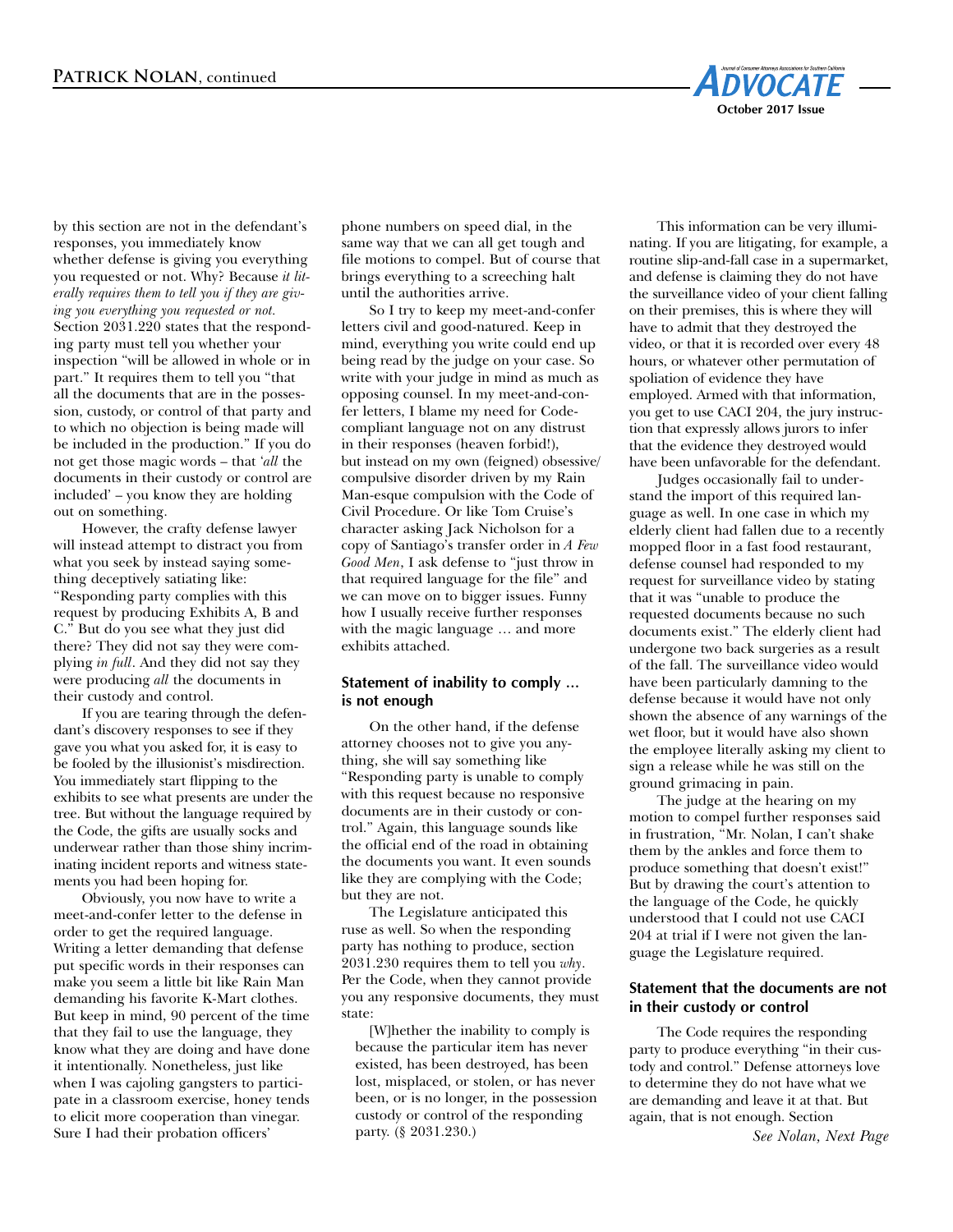

2031.230 also requires that when the responding party has no documents to produce, they must identify who *may* be in possession of the requested documents. Per the Code, a representation of an inability to comply is not enough: "The statement shall set forth the name and address of any natural person or organization known or believed by that party to have possession, custody, or control of that item or category of item. (§ 2031.230.)

So, to use the example of the missing surveillance video of your client's fall, requiring the defendant to identify anyone who *would* have that video prevents them from hiding the fact that the footage is actually in the possession of a separate company who handles their security and surveillance.

Or, as in the case of a recent forklift product case I handled where negligent maintenance of the lift led to a paralyzed plaintiff, training videos for the servicing of the forklift were actually in the possession of the manufacturer via an on-line training portal maintained by the manufacturer, rather than any classes conducted by the service company. The company authorized to service the forklift became "authorized" only if its technicians completed the manufacturer's on-line training program. In this case, the service technician had not completed the on-line training program. But the defendant's discovery responses simply stated that all training documents in defendant's custody and control had already been produced. If that response had been accepted, the defendant would have never been forced to admit that other documents existed, they just happened to be in someone else's control.

Not only did this result in the ultimate production of the evidence from the other defendant, but it also established that its technician was lacking training. It also demonstrated a closer business relationship between the two separate corporations. None of that would have been uncovered had the defendant not been held to the required language of the Code.

While all of this may seem like a tremendous battle for the evidence, the initial stages really are not. A form letter that includes the paragraphs demanding the Code-compliant language should be saved on your desktop, and copy-andpasted into a meet-and-confer letter in a matter of seconds.

### **Privilege logs required**

Defense will also assert a cavalcade of objections in the response, keeping it vague as to which documents they are not producing based on those legal objections. You can't blame them. What poker player would want to identify the cards in their hands that they are *not* showing you? It kind of undermines the purpose of keeping your cards close to your vest, right? And yet the Code requires them to do just that!

If a responding party refuses to produce something based upon an objection, they have to actually tell you *with specificity* which items they are not producing. (§ 2031.240(b).) Yes, the Code requires them in essence to admit, "I'm holding Queens and Aces." More often than not, however, they have no legal basis for withholding the documents. And requiring them to explain the basis for withholding the documents will often result either in the eventual production of those documents, or great fodder for a motion to compel.

### **Enforcing the requirement for Codecompliant language**

On occasion, defense will call your bluff and refuse to provide the Codecompliant language. At that point, one has to conduct a cost/benefit analysis to determine if a motion to compel is worthwhile. And remember, your time is ticking to file a Motion to Compel the Production of Documents.

Or is it?

Here's a tip: If you are up against the 45-day deadline to employ law and motion in response to defendant's RFP production, this may be one of the rare times when the congestion in superior courts can work to your advantage. Remember, the 45-day deadline is not the deadline for filing the Motion; it is

the deadline for filing the *Notice* of the Motion. You are not required to file and serve the actual motion itself until 16 days prior to the hearing of the motion.

More often than not, the soonest date available on the court's calendar for the actual hearing of your motion will be months in the future. (And in the L.A. personal injury courts, an Informal Discovery Conference will be required prior to a hearing anyway.) So file and serve your Notice of Motion before the 45-day deadline. That fires the shot over defendant's bow, and shows you mean business. But you then can spend more time crafting your most effective motion, filing and serving it later, but no less than 16 days before the hearing of the matter. In the meantime, you and opposing counsel can continue to meet and confer over the disputed responses while the loaded gun of the motion hearing looms in the defendant's future.

A note of caution: make sure your Notice of Motion sets forth the grounds for compelling further responses and production, which you will expand upon and support with evidence with the actual motion. But once again, the Code provides you with all you need. Section 2031.310 states that in a Notice for further responses, grounds for a motion exist if the demanding party deems that any of the following apply:

• A statement of compliance with the demand is incomplete.

• A representation of inability to comply is inadequate, incomplete, or evasive. • An objection in the response is without merit or too general.

Include one or more of those grounds in your Notice, along with the good cause basis for the production of documents you seek, and you have preserved the statute on your motion and hearing date.

Whether you are following the Code by getting that Notice of Motion out before the deadline, or you are forcing defense to comply with the Code to get the information to which you are entitled, the language provided by the Legislature can be a priceless tool in

*See Nolan, Next Page*